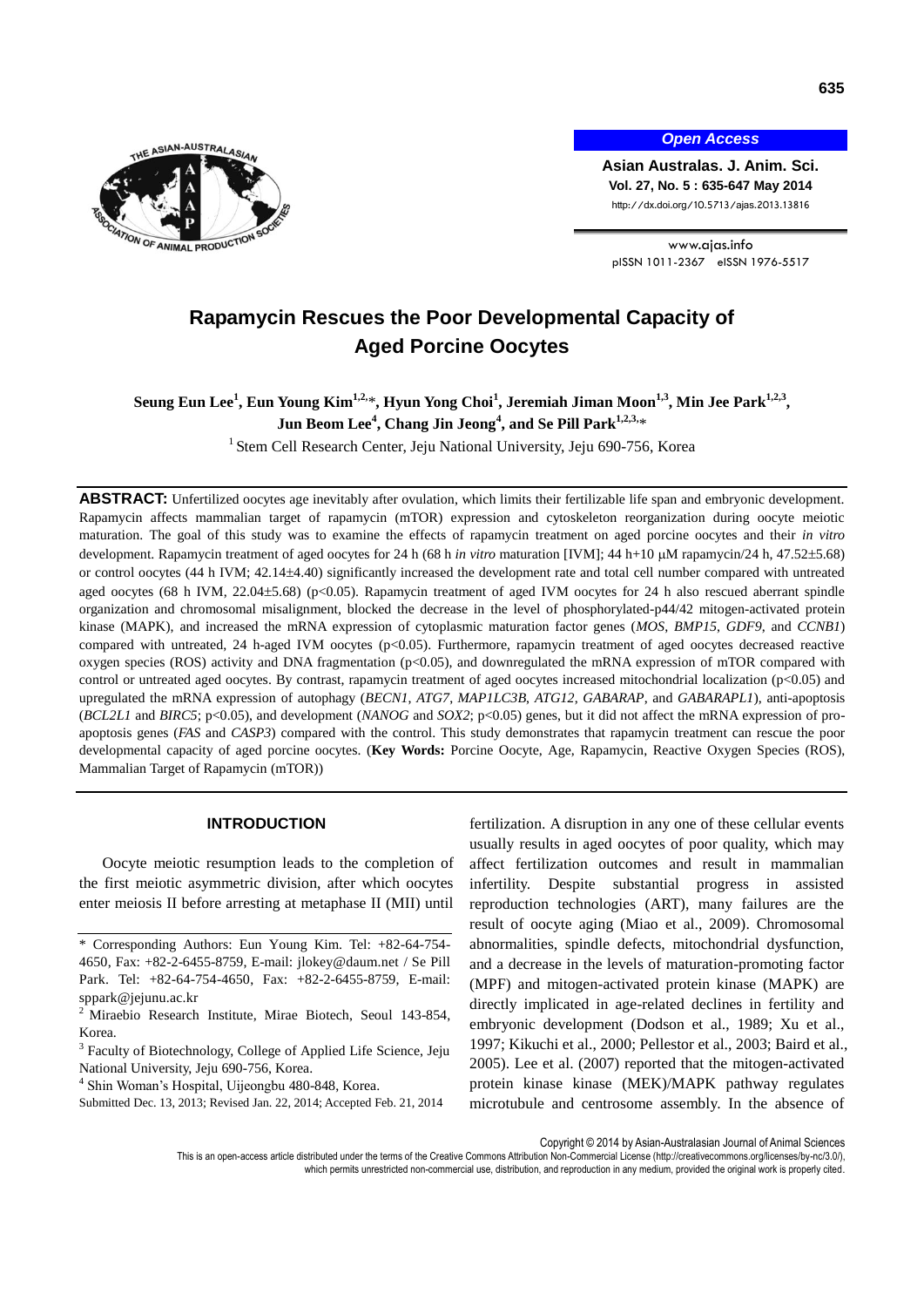centrosome and microtubule stability, oocytes cannot be fertilized or, alternatively, fertilized oocytes display aneuploidy and developmental abnormalities.

While there is little knowledge on the mechanism of oocyte aging, there is a general consensus that it associates with an increase in intracellular oxidative damage (Shigenaga et al., 1994). An increase in reactive oxygen species (ROS) production over time may lead to a decrease in the intracellular adenosine triphosphate (ATP) concentration and the glutathione/glutathione disulfide ratio as well as to a concomitant increase in cytosolic calcium ions, which are all detrimental to oocyte health and embryo development (Tarin, 1996). Harman (1956) proposed a theory of aging which states that damage caused by ROS leads to cell senescence. Since ROS are produced mainly as by-products of mitochondrial respiration, mitochondria play a fundamental role in aging and represent putative targets of anti-aging strategies (Mammucari and Rizzuto, 2010).

Recently, it has been proposed that the main driver of aging is target of rapamycin (TOR) signaling rather than ROS (Blagosklonny, 2008). Inhibition of TOR, either pharmacologically with rapamycin or genetically, extends the life span of yeast, *C. elegans* (Kenyon, 2010), *D. melanogaster* (Bjedov et al., 2010), and mice (Harrison et al., 2009). Furthermore, TOR is a negative regulator of autophagy in organisms from yeast to man because knockout or knockdown of *ATG* genes can abolish the lifespan-extending effects of rapamycin in all species investigated (Bjedov et al., 2010). However, the mechanism behind the positive effects of rapamycin on lifespan remains largely unexplored.

Rapamycin, a bacterial macrolide with antifungal and immunosuppressant activities (Dumont et al., 1990), can form a complex with FK506 binding protein 12 and then bind mTOR, selectively inhibiting its kinase activity and function (Guertin and Sabatini, 2007). Intensive studies have focused on the crucial roles of mTOR in controlling cell proliferation, growth, and survival. Rapamycin also inhibits F-actin reorganization and cell motility, at least in part, by downregulating the level and activity of RhoA through mTORC1-mediated S6K1- and 4E-BP1-signaling pathways. In particular, the inhibition of mTOR by rapamycin affected the formation of the actin cap and the cortical granules-free domain (CGFD), and disrupted peripheral spindle migration and asymmetric division during oocyte meiotic maturation (Lee et al., 2012). However, it is still not known whether rapamycin treatment affects cytoskeleton dynamics in developing porcine early embryos.

The objective of this *in vitro* study was to investigate the effects of appropriate concentrations of rapamycin on nuclear and cytoplasmic maturation and the developmental capacity of aged porcine oocytes, and to better understand the link between the production of mitochondrial ROS and mTOR signaling. We demonstrate that rapamycin can stabilize microtubules and centrosomes, possibly by maintaining a balance between molecules involved in the maturation of metaphase II (MII) oocytes. These findings may be applicable to IVF procedures, and they may help to overcome oocyte aging.

## **MATERIALS AND METHODS**

#### **Chemicals and reagents**

All chemicals and reagents were purchased from Sigma (St. Louis, MO, USA) unless otherwise stated.

# **Antibodies**

Rabbit polyclonal anti-mTOR and mouse monoclonal anti- $\alpha$ -tubulin–FITC antibodies were purchased from Abcam (Cambridge, UK) and Sigma, respectively. Rabbit polyclonal anti-p44/42 MAP Kandanti-phospho-p44/42 MAPK antibodies and anti-rabbit IgG–HRP were purchased from Cell Signaling Technology (Danvers, MA, USA). An Alexa Fluor488 goat anti-rabbit secondary antibody was purchased from Invitrogen (Carlsbad, CA, USA).

#### *In vitro* **maturation and aging of porcine oocytes**

Prepubertal porcine ovaries were collected from a local slaughterhouse and transported to the laboratory at  $25^{\circ}$ C in Dulbecco's phosphate-buffered saline (DPBS) supplemented with 75  $\mu$ g/L penicillin G and 50  $\mu$ g/L streptomycin sulfate. Cumulus-oocyte complexes (COCs) were aspirated from follicles 2 to 8 mm in diameter with an 18-gauge needle and a disposable 10 mL syringe. The COCs were washed three times in tissue culture medium (TCM)-199-HEPES containing 0.1% (w/v) bovine serum albumin (BSA) (TCM-HEPES-BSA). Groups of 50 COCs were matured in 500 µL TCM-199 (Gibco, Grand Island, NY, USA) containing Earle's salts, 0.57 mM cysteine, 10 ng/mL epidermal growth factor (EGF),  $0.5 \mu$ /mL follicle stimulating hormone (FSH), 0.5 µg/mL luteinizing hormone (LH), and 10% (v/v) porcine follicular fluid under mineral oil for  $44$  h at  $38.8^{\circ}$ C. Oocyte aging was initiated by culturing oocytes with cumulus cells for an additional 24 or 48 h in TCM-199.

### **Rapamycin treatment**

Mature oocytes were covered with mineral oil and cultured in wells of a four-well multidish containing  $500 \mu L$ TCM-199 at  $38.8^{\circ}$ C in a humidified atmosphere of 5% CO<sub>2</sub> and 95% air. After maturation, MII stage oocytes were transferred into TCM-199 containing 0, 0.1, 1, 10, and 50 M rapamycin (Sigma) and cultured for 24 or 48 h (68 or 92 h for *in vitro* maturation [IVM]) as described above. After treatment, oocytes were collected and aging was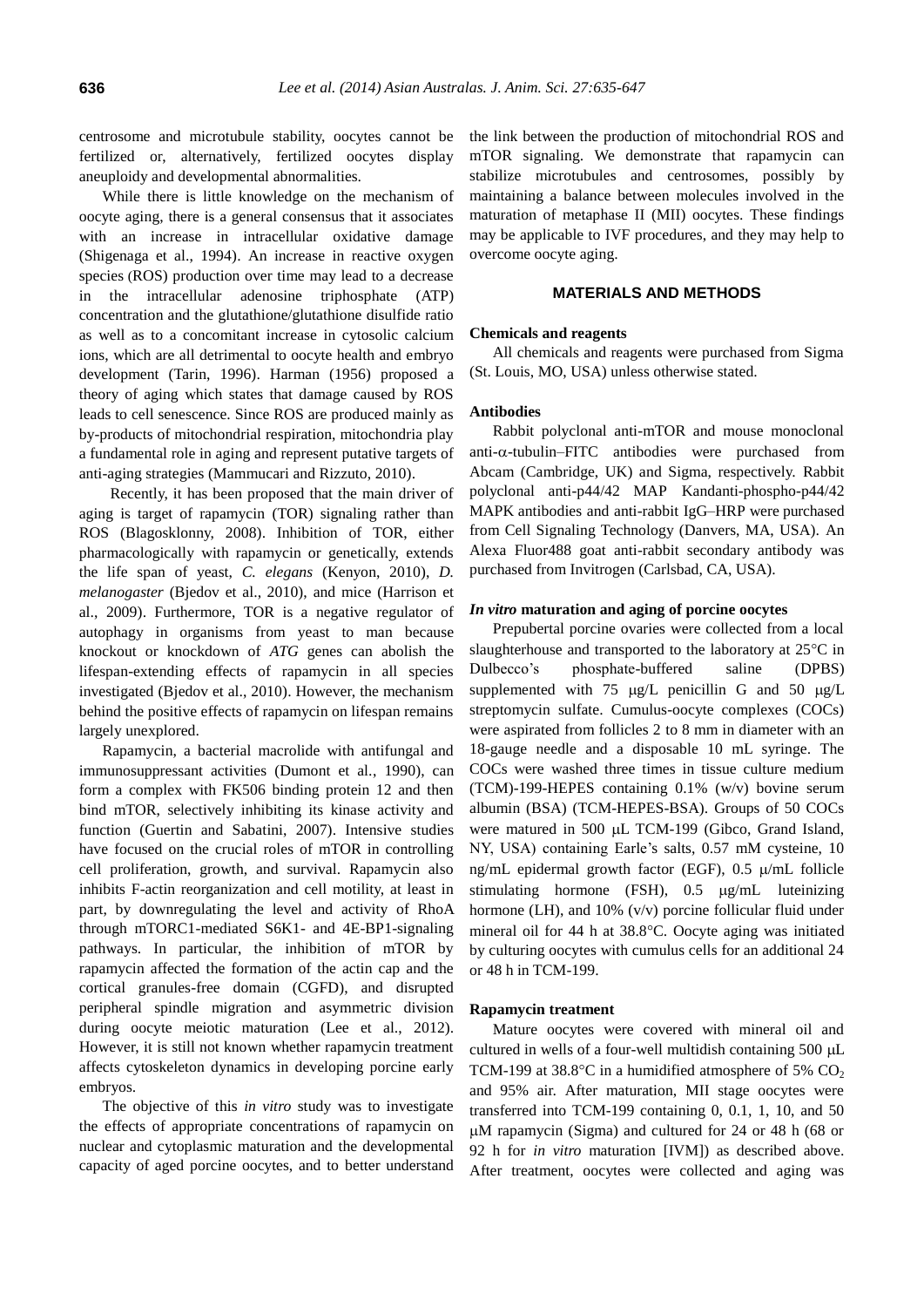assessed.

# **Parthenogenetic activation and embryo culture**

Following maturation, cumulus cells were removed by pipetting in the presence of 1 mg/mL hyaluronidase for 2 to 3 min. Oocytes were parthenogenetically activated with 5  $\mu$ M Ca<sup>2+</sup> ionomycin (Sigma) for 5 min. After 3 h of culture in porcine zygote medium-5 (PZM-5) containing  $7.5 \mu$ g/mL cytochalasin B (Sigma), embryos were washed three times in PZM-5 containing 0.4% (w/v) BSA and cultured in the same medium for 7 days at  $38.8^{\circ}$ C in a humidified atmosphere of 5%  $CO<sub>2</sub>$  and 95% air. The oocytes and embryos were washed in DPBS, and depending on the experiment, either fixed in 3.7% (w/v) paraformaldehyde for 20 min and stored at  $4^{\circ}C$ , or snap-frozen in liquid nitrogen and stored at  $-70^{\circ}$ C.

#### **Measurement of intracellular reactive oxygen species**

Intracellular ROS activity in oocytes and embryos was measured by a 2,7-dichlorofluorescene assay, as previously described (Gupta et al., 2010). In brief, oocytes and embryos were incubated with  $100 \mu M$  2,7dichlorodihydrofluorescein diacetate (DCHFDA) for 20 min at  $38.8^{\circ}$ C, washed three times in PZM-5 to remove excess dye, and immediately analyzed by epifluorescence microscopy (Olympus, Tokyo, Japan) using excitation and emission wavelengths of 450 to 490 nm and 515 to 565 nm, respectively. Gray scale images were acquired with a digital camera (Nikon, Tokyo, Japan) attached to the microscope, and mean gray values were measured with Image J software (NIH, Bethesda, MD, USA). Background fluorescent values were subtracted from the final values before statistical analysis. The experiment was repeated four independent times with each experiment consisting of 25 to 30 oocytes.

#### **Confocal microscopy**

Confocal microscopy was performed as previously described (Lee et al., 2012). In brief, oocytes were fixed with 3.7% (w/v) paraformaldehyde in phosphate buffered saline (PBS) overnight at  $4^{\circ}$ C and then transferred to membrane permeabilization solution (0.5% (v/v) Triton X100 in PBS) for 30 min. After 1 h in blocking buffer (1% (w/v) BSA in PBS), oocytes were incubated with an antimTOR (1:100) or anti- $\alpha$ -tubulin-FITC (1:200) antibody in blocking buffer overnight at  $4^{\circ}$ C. After three washes in PBS containing  $0.5\%$  (v/v) Tween 20 and  $0.5\%$  (v/v) Triton X-100, the oocytes were labeled with Alexa Fluor 488 goat anti-rabbit IgG (1:100) for 1 h at room temperature to visualize mTOR. To visualize  $\alpha$ -tubulin–FITC, oocytes were washed three times in PBS containing  $0.5\%$  (v/v) Tween 20 and  $0.5\%$  (v/v) Triton X-100 for 2 min each. A 30 min incubation of porcine blastocysts with MitoTracker Green FM (Molecular Probes, Eugene, OR, USA) stained mitochondria. To detect fragmented DNA, embryos were incubated with fluorescein-conjugated dUTP and terminal deoxynucleotidyl transferase (*in situ* Cell Death Detection Kit, Roche, Mannheim, Germany) in the dark for 1 h at 37C. The total number of mitotic and apoptotic cells was scored. The percentage of apoptotic cells per embryo was expressed as follows: apoptotic index  $=$  (no. of apoptotic nuclei/total no. of nuclei)×100. Nuclei were stained with Hoechst  $33342$  (1  $\mu$ g/mL) for 30 min, and embryos were washed in PBS/polyvinyl alcohol (PVA). Oocytes were mounted onto glass slides and examined under a model FV500 confocal laser-scanning microscope (Olympus). At least 20 oocytes were examined from each group.

#### **Real-time quantitative PCR**

mRNA was isolated from groups of 20 *in vitro*-cultured embryos using the Dynabeads mRNA Direct Kit (DynalAsa, Oslo, Norway). First-strand cDNA synthesis was achieved by the reverse transcription of mRNA using an oligo(dT)<sub>12-18</sub> primer and SuperScript III reverse transcriptase (Invitrogen, Grand Island, NY, USA). Real-time PCR was performed in a DNA Engine OPTICON 2 system (MJ Research, Waltham, MA, USA) in a final reaction volume of  $20 \mu L$  that contained SYBR Green and a double-stranded DNAbinding fluorophore (qPCR Kit; FINNZYMES, Espoo, Finland). The primers used for PCR are listed in Table 1. The PCR conditions were as follows: 10 min at  $94^{\circ}$ C, followed by 39 cycles of 30 s at  $94^{\circ}$ C, 30 s at 60 $^{\circ}$ C and 55 s at  $72^{\circ}$ C, and a final extension of 5 min at  $72^{\circ}$ C. Relative gene expression was analyzed by the 2- $\Delta\Delta$ Ct method (Livak and Schmittgen, 2001) after normalization against the *GAPDH* mRNA level.

#### **Western blot analysis**

The protocol was basically the same as the one described previously (Lee et al., 2012). In brief, oocytes (40 oocytes per sample) were solubilized in 20 mL  $1 \times$  sodium dodecyl sulfate (SDS) sample buffer (62.5 mM Tris-HCl pH 6.8, containing 2% (w/v) SDS, 10% (v/v) glycerol, 50 mM DTT, and  $0.01\%$  (w/v) bromophenol blue or phenol red) and heated for 5 min at  $95^{\circ}$ C. For western blotting, proteins were resolved on a 5% to 12% Tris-SDS-PAGE gel for 1.5 h at 80 to 100 V. Samples were then transferred onto a nitrocellulose membrane (Amersham, Hybond-ECL, Buckinghamshire, UK) at 300 mA for 2 h in transfer buffer (25 mM Tris, pH 8.5, containing 200 mM glycine and 20%  $(v/v)$  methanol). After blocking with 5%  $(w/v)$  nonfat milk in PBS for 1 h, the membrane was incubated for at least 2 h with an anti-p44/42 MAPK or anti-phospho-p44/42 MAPK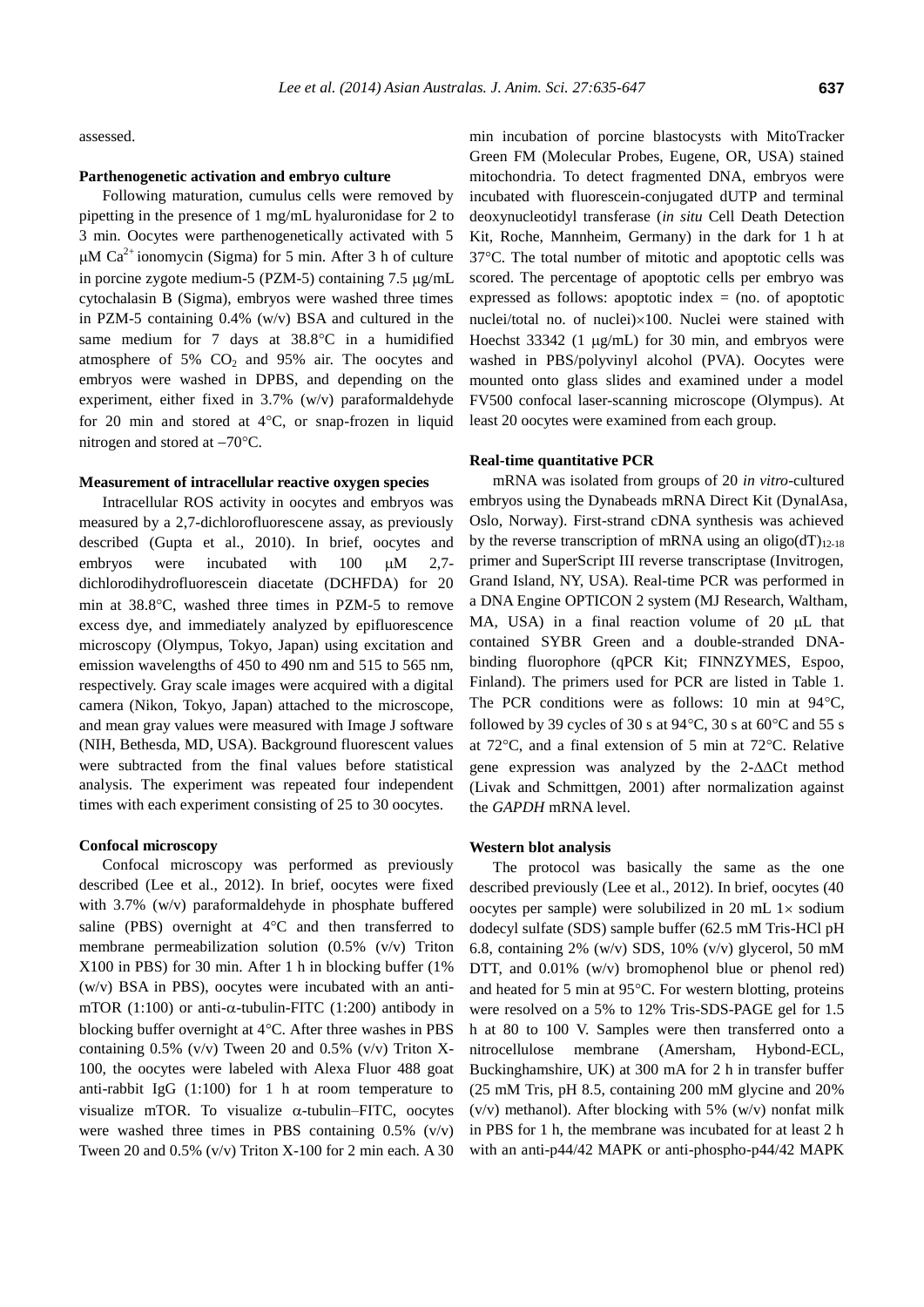| <b>Table 1.</b> Primers used for real-time PCR |  |  |  |
|------------------------------------------------|--|--|--|
|                                                |  |  |  |

| Gene             | GenBank accession no. | Primer sequence         | Annealing temp. | Product size |
|------------------|-----------------------|-------------------------|-----------------|--------------|
|                  |                       |                         | (EC)            | (bp)         |
| <b>GAPDH</b>     | AF017079              | F:GGGCATGAACCATGAGAAGT  | 60              | 230          |
|                  |                       | R:AAGCAGGGATGATGTTCTGG  |                 |              |
| <b>MOS</b>       | NM_001113219          | F:TGGGAAGAAACTGGAGGACA  | 60              | 121          |
|                  |                       | R:TTCGGGTCAGCCCAGGTTCA  |                 |              |
| BMP15            | NM_001005155          | F:CCCTCGGGTACTACACTATG  | 60              | 192          |
|                  |                       | R:GGCTGGGCAATCATATCC    |                 |              |
| GDF9             | AY_626786             | F:GAGCTCAGGACACTCTAAGCT | 60              | 272          |
|                  |                       | R:CTTCTCGTGGATGATGTTCTG |                 |              |
| <b>CCNB1</b>     | NM_001170768.1        | F:CCAACTGGTTGGTGTCACTG  | 60              | 195          |
|                  |                       | R:GCTCTCCGAAGAAAATGCAG  |                 |              |
| <b>MTOR</b>      | XM_003127584.3        | F:AGGAGACCTCCTTTAACCAG  | 55              | 70           |
|                  |                       | R:ATGTACTTCCTGCACCACTC  |                 |              |
| <b>RICTOR</b>    | XM_003483813.1        | F:GGTGCTAAAATTGAAAGTGG  | 55              | 82           |
|                  |                       | R:TGCTTGTGTCCTCTCTACCT  |                 |              |
| LOC100512677     | XM_003131151.3        | F:GTCACTGCCATGGAGTATCT  | 55              | 99           |
|                  |                       | R:CAAGTCAGCAAAGTTCTTCC  |                 |              |
| ATG5             | NM_001037152.1        | F:GAATATGAAGGCACACCACT  | 55              | $70\,$       |
|                  |                       | R:AAATTGAGGCAAGAAGATCA  |                 |              |
| <b>BECN1</b>     | NM_001044530.1        | F:TTTTCTGGGACAACAAGTTT  | 55              | 75           |
|                  |                       | R:CAACCTCTTCTTTGAACTGC  |                 |              |
| ATG7             | NM_001190285.1        | F:GAACGGGAAGGATTTAATTT  | 55              | 70           |
|                  |                       | R:CAGTCAAGTCCTCCAAGAAG  |                 |              |
| MAP1LC3B         | NM_001190290          | F:CCGAACCTTCGAACAGAGAG  | 60              | 206          |
|                  |                       | R:AGGCTTGGTTAGCATTGAGC  |                 |              |
| ATG12            | NM_001190282.1        | F:CATCCTACTAAAGGCTGTGG  | 55              | 92           |
|                  |                       | R:AGTCAATGAGTCCTTGGATG  |                 |              |
| <b>GABARAP</b>   | NM_001190288.1        | F:CCTCCAGTACTCCTTTCCTT  | 55              | 78           |
|                  |                       | R:TGACAGAGATGGACAATCAA  |                 |              |
| <b>GABARAPLI</b> | NM_001190287.1        | F:TAGGAAACGTTGAGAGGGTA  | 55              | 76           |
|                  |                       | R:TAACCCCGAAATGAAAATAA  |                 |              |
| <b>BCL2L1</b>    | AF216205              | F:ACTGAATCAGAAGCGGAAAC  | 60              | 249          |
|                  |                       | R:AAAGCTCTGATACGCTGTCC  |                 |              |
| <b>BIRC5</b>     | NM_214141             | F:CCTGGCAGCTCTACCTCAAG  | 60              | 233          |
|                  |                       | R:GAAAGCACAACCGGATGAAT  |                 |              |
| FAS              | AJ001202              | F:AAGTTCCCAAGCAAGGGATT  | 60              | 207          |
|                  |                       | R:AATTTCCCATTGTGGAGCAG  |                 |              |
| CASP3            | NM_214131.1           | F:GAGGCAGACTTCTTGTATGC  | 55              | 93           |
|                  |                       | R:ACAAAGTGACTGGATGAACC  |                 |              |
| POU5F1           | NM_001113060          | F:AGTGAGAGGCAACCTGGAGA  | 60              | 166          |
|                  |                       | R:TCGTTGCGAATAGTCACTGC  |                 |              |
| <b>NANOG</b>     | DQ447201.1            | F:GAACTTTCCAACATCCTGAA  | 55              | 87           |
|                  |                       | R:TTTCTGCCACCTCTTACATT  |                 |              |
| SOX2             | EU503117              | F:GCCCTGCAGTACAACTCCAT  | 60              | 216          |
|                  |                       | R:GCTGATCATGTCCCGTAGGT  |                 |              |

F, forward; R, reverse.

antibody diluted 1:500 in blocking solution ( $1 \times TBS$ , pH 7.5, containing  $0.1\%$  (v/v) Tween-20 and 5% (w/v) nonfat milk). Thereafter, the membrane was washed three times in Tris-Buffered Saline and Tween 20 (TBST, 20 mM Tris-HCl, pH 7.5, containing 250 mM NaCl and  $0.1\%$  (v/v) Tween-20) and incubated for 1 h with anti-rabbit IgG-HRP diluted 1:2,000 in blocking solution. After three washes

with TBST, antibody binding was visualized with chemiluminescence luminal reagent (Invitrogen).

# **Statistical analysis**

The general linear model (GLM) procedure embedded in the Statistical Analysis System (SAS User's Guide, 1985, Statistical Analysis System Inc., Cary, NC. USA) was used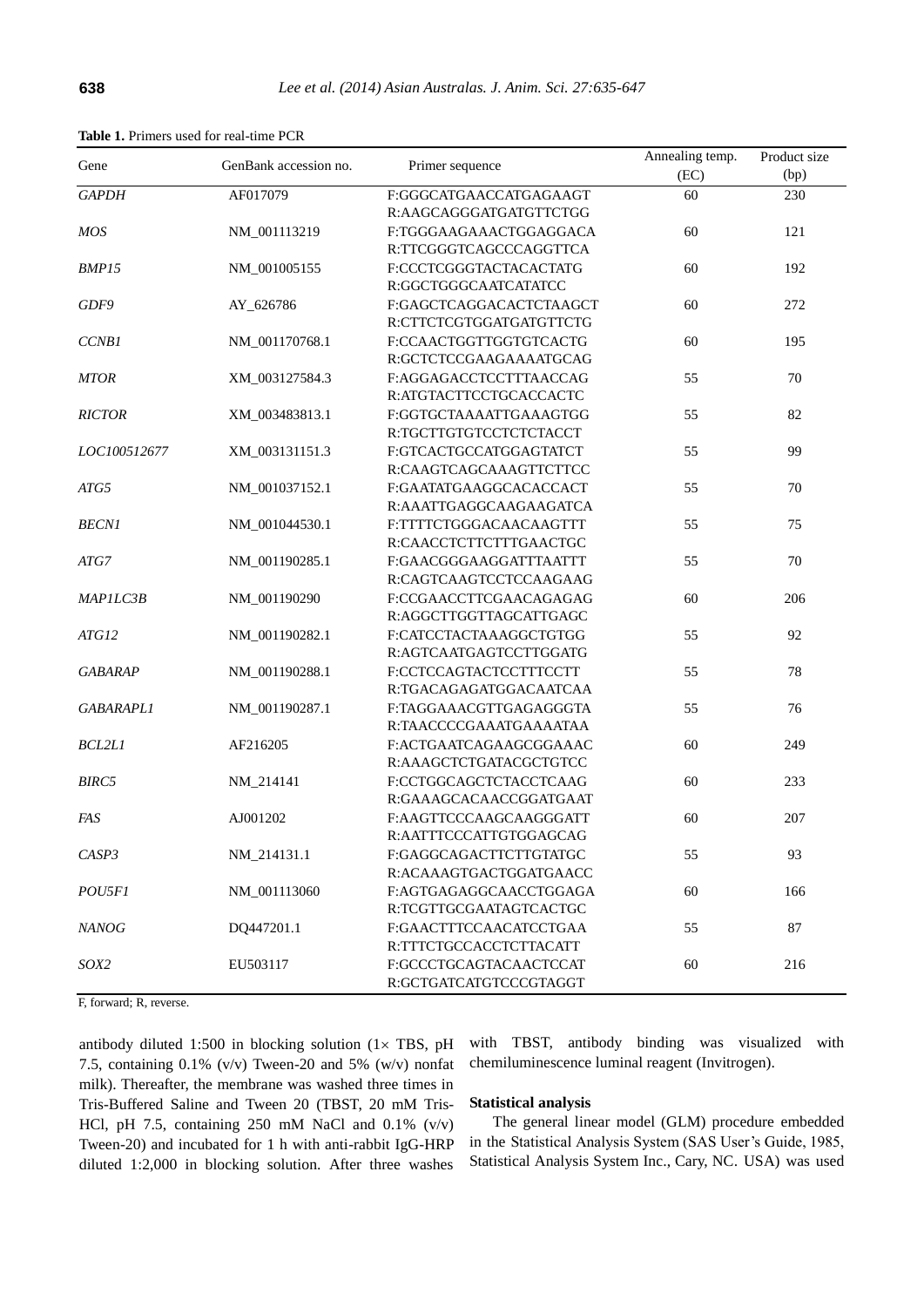| Treatment group                                   | Rapamycin conc. | No. of  | Rate* $(\%)$ of                 |                                 |                                 |  |
|---------------------------------------------------|-----------------|---------|---------------------------------|---------------------------------|---------------------------------|--|
|                                                   | $(\mu M)$       | oocytes | Metaphase $II1$                 | Cleavage                        | Blastocyst <sup>2</sup>         |  |
| Control IVM (44 h)                                | $\mathbf{0}$    | 296     | $76.00 \pm 4.53$ °              | $63.97 \pm 3.11^b$              | $42.14 \pm 4.40$ <sup>d</sup>   |  |
| 24 h-aged IVM<br>$(68 h; 44 h+$<br>wo/w $R$ 24 h) | $\mathbf{0}$    | 200     | $77.67 \pm 2.33$ c              | $68.24 \pm 9.22^{a,b}$          | $22.04 \pm 5.68$ <sup>b,c</sup> |  |
|                                                   | 0.1             | 200     | $75.33 \pm 7.69$ <sup>c</sup>   | $68.36 + 9.76^{a,b}$            | $28.54 + 2.49^c$                |  |
|                                                   |                 | 200     | $75.00 \pm 8.74$ c              | $68.32 \pm 10.67^{a,b}$         | $28.39 \pm 2.76$ <sup>c</sup>   |  |
|                                                   | 10              | 200     | $76.67 + 5.70^{\circ}$          | $66.10 \pm 0.29^b$              | $47.52 \pm 5.68$ <sup>d</sup>   |  |
|                                                   | 50              | 207     | $77.56 \pm 8.25$ <sup>c</sup>   | $52.01 + 4.88$ <sup>a</sup>     | $14.14 \pm 3.17^{a,b}$          |  |
| 48 h-aged IVM<br>$(92 h; 44 h+$<br>wo/w R $48$ h) | $\Omega$        | 244     | $60.19 \pm 5.66^b$              | $45.44 \pm 7.51$ <sup>a</sup>   | $13.50 \pm 1.26^{a,b}$          |  |
|                                                   | 0.1             | 242     | $62.55 \pm 5.52$ <sup>b,c</sup> | 59.01 $\pm$ 6.73 <sup>a,b</sup> | $9.23 \pm 1.92^{\text{a}}$      |  |
|                                                   |                 | 242     | $63.45 \pm 9.66$ <sup>b,c</sup> | 59.78 $\pm$ 5.17 <sup>a,b</sup> | $5.13 \pm 5.13^a$               |  |
|                                                   | 10              | 242     | $58.49 \pm 8.31^{a,b}$          | $68.01 \pm 6.04^b$              | $10.28 \pm 1.33^{a,b}$          |  |
|                                                   | 50              | 242     | $44.70 \pm 8.42^a$              | $43.97 \pm 14.15^a$             | $4.95 \pm 2.48^a$               |  |

**Table 2.** Effect of rapamycin treatment on the development of aged porcine IVM oocytes

R, rapamycin; IVM, *in vitro* maturation.

<sup>1</sup> Assessed by the presence of a polar body.<sup>2</sup> Percentages were calculated from cleavage numbers.  $a-d * p < 0.05$ .

to analyze data from all experiments. Significant differences were determined by Tukey's multiple range test. P-values of <0.05 were considered significant.

#### **RESULTS**

# **Rapamycin enhances the** *in vitro* **development of aged porcine oocytes**

To determine the optimal concentration of rapamycin to use, 44 h IVM porcine oocytes were further cultured in IVM medium supplemented with different concentrations (0, 0.1, 1, 10, and 50  $\mu$ M) of rapamycin for 24 h (total IVM time: 68 h) or 48 h (total IVM time: 96 h). As shown in Table 2, there were no differences in the percentage of MII oocytes among control IVM  $(44 h, 76.00 \pm 4.53)$ , untreated 24 h-aged IVM  $(68 \text{ h}, 77.67 \pm 2.33\%)$ , and rapamycintreated  $(75.00\pm8.74 \text{ to } 77.56\pm8.25\%)$  groups. However, in the 48 h-aged IVM group  $(44 h+wo/w$  rapamycin/48 h), the percentage of MII oocytes was significantly lower than those of control IVM and 24 h-aged IVM groups, except for 1  $\mu$ M and 10  $\mu$ M rapamycin-treated groups (p<0.05). Porcine IVM oocytes in control, 24 h- and 48 h-aged, and rapamycin-treated groups were parthenoted. There was no difference in the frequency of cleavage into 2 to 4 cells in 10 µM rapamycin-treated 24 h-aged IVM and 48 h-aged IVM groups  $(44 \text{ h}+10 \text{ }\mu\text{M}$  rapamycin/24 h; 66.10±0.29% and 44 h+10  $\mu$ M rapamycin/48 h; 68.01 $\pm$ 6.04%) compared with the control IVM group  $(63.97\pm3.11\%)$ . However, there were significant decreases ( $p$ <0.05) in 50  $\mu$ M rapamycintreated 48 h-aged IVM  $(43.97 \pm 14.15$  to  $52.01 \pm 4.88\%)$  and untreated 48 h-aged IVM (92 h,  $45.44\pm7.51\%$ ) groups compared with the control IVM group.

The frequency of development into blastocysts was calculated as the number of blastocysts on day 2 that developed from cleaved embryos. Compared with the control IVM group, only the 10  $\mu$ M rapamycin-treated 24 h-aged IVM group had no difference in the frequency of development into blastocysts  $(42.14 \pm 4.40\%$  and 47.525.68%, respectively). Furthermore, this frequency of development into blastocysts was significantly higher than those of the other groups (24 h-aged groups: 44 h+rapamycin/24 h [14.14±3.17 to 28.54±2.49%]; and 48 haged groups:  $44$  h+rapamycin/ $48$  h  $[4.95 \pm 2.48\%$  to  $13.50\pm1.26\%$ ]) (p<0.05).

# **Rapamycin treatment improves the quality of blastocysts developed from rapamycin-treated porcine oocytes**

The quality of blastocysts developed from 10  $\mu$ M rapamycin-treated 24 h-aged IVM oocytes (44 h+10R/24 h, Figure 1A, c) was better than that of blastocysts developed from the untreated 24 h-aged IVM group (68 h, Figure 1A, b). Blastocyst quality was also better than the control IVM group (44 h, Figure 1A, a). The total number of cells in control IVM ( $n = 67.25 \pm 4.18$ ) and 10  $\mu$ M rapamycintreated 24 h-aged IVM ( $n = 57.75 \pm 1.52$ ,  $p < 0.05$ ) groups was significantly higher than that of the untreated 24 h-aged IVM group ( $n = 47.00 \pm 3.90$ ,  $p < 0.01$ , Figure 1B). When genomic DNA fragmentation (i.e., an indicator of apoptosis) was measured in individual embryos with the TUNEL assay, the index was significantly lower in the 10  $\mu$ M rapamycin-treated 24 h-aged IVM group (2.53 $\pm$ 0.66%) than those of untreated  $24$  h-aged IVM  $(4.88\pm0.87\%)$ ,  $p<0.05$ ) and control IVM (2.10 $\pm$ 0.60%) groups (Figure 1C).

# **Rapamycin rescues aberrant spindle organization and chromosomal misalignment of aged porcine oocytes** *in vitro*

To further investigate the effect of rapamycin on spindle organization, we treated oocytes with  $10 \mu M$  rapamycin. As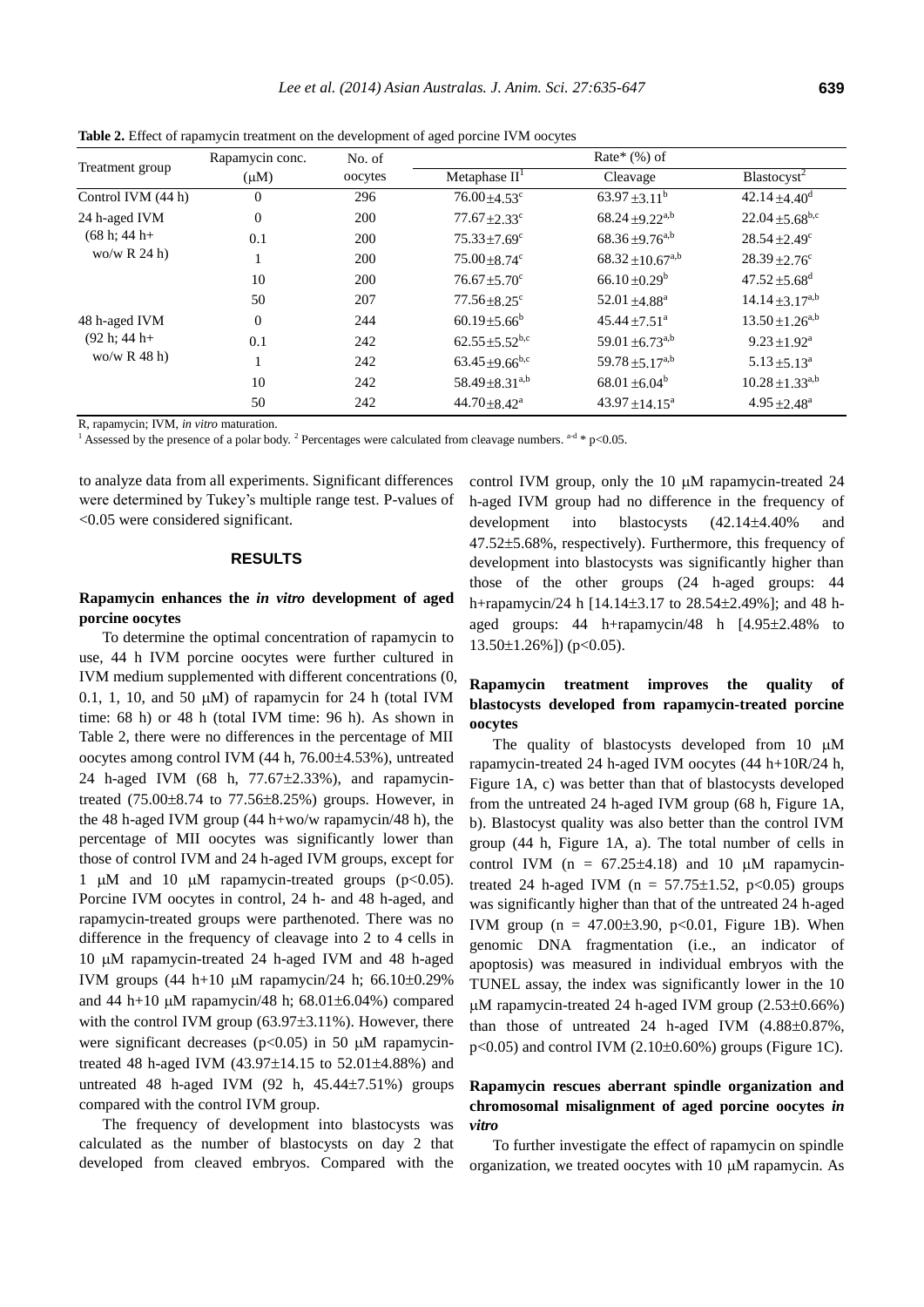

Figure 1. Effect of rapamycin (R) treatment on the developmental capacity of aged porcine oocytes. (A) Blastocyst morphology in control IVM (44 h; a), untreated 24 h-aged IVM (68 h; b), and 10  $\mu$ M rapamycin-treated 24 h-aged IVM (44 h+10R/24 h; c) oocytes. (B) Total cell number and (C) DNAfragmentation in control IVM, untreated 24 h-aged IVM, and 10  $\mu$ M rapamycin-treated 24 h-aged IVM oocytes. Significant differences from control oocytes are indicated  $(^{ac}$  p<0.05). Values are presented as means $\pm$ SEM of independent experiments. Bar  $= 200 \mu m$ . IVM, *in vitro* maturation; SEM, standard error of the mean.

shown in Figure 2A, there were no spindle abnormalities in 10 µM rapamycin-treated 24 h-aged IVM oocytes (44 h+10R/24 h, Figure 2A, d), similar to control IVM oocytes (Figure 2A, a), usually the failure of chromosomes to align at the metaphase plate, compared with aged oocytes (Figure 2A, b-c). There was a significant difference in the frequency of oocytes showing normal meiotic spindles among untreated 24 h-aged IVM (68 h,  $28.57\pm6.21\%$ ), 10  $\mu$ M rapamycin-treated 24 h-aged IVM (44 h+10R/24 h, 71.43 $\pm$ 7.68%), and control IVM (44 h, 66.67 $\pm$ 5.46%) groups  $(p<0.05)$  (Figure 2B).

# **Rapamycin increases molecular maturation factors in porcine oocytes** *in vitro*

To examine the effect of rapamycin treatment on the maturation of aged oocytes at the molecular level, we investigated MAPK activity and maternal gene expression (Figure 3). Active phosphorylated p44/42 MAPK (phosphop44/42 MAPK) appeared as a doublet in maturing porcine oocyte lysates by western blotting (Figure 3A). The level of phospho-p44/42 MAPK increased in 10  $\mu$ M rapamycintreated 24 h-aged IVM oocytes compared with untreated 24 h-aged IVM oocytes. The mRNA expression of cytoplasm maturation marker genes (*MOS*, *BMP15*, *GDF9*, and *CCNB1*) was analyzed by real-time RT-PCR (Figure 3B). Although the levels of most genes in untreated 24 h-aged IVM and  $10 \mu$ M rapamycin-treated  $24$  h-aged IVM oocytes were lower than those in control IVM oocytes, rapamycintreated aged IVM oocytes expressed higher levels of *MOS*, *BMP15*, *GDF9*, and *CCNB1* (p<0.05).

# **Rapamycin reduces reactive oxygen species activity in aged porcine oocytes** *in vitro*

The effect of rapamycin treatment on ROS activity in oocytes was analyzed. Control IVM (44 h), untreated 24 haged IVM  $(68 h)$ , and  $10 \mu$ M rapamycin-treated 24 h-aged IVM (44 h+10R/24 h) oocytes were analyzed for ROS activity by the DCHFDA assay in three separate experiments. ROS activity in control IVM  $(50.00\pm2.34,$ Figure 4A, a; 4B) and 10  $\mu$ M rapamycin-treated 24 h-aged IVM  $(40.89\pm1.37,$  Figure 4A, c; 4B) oocytes was significantly lower than that of untreated aged oocytes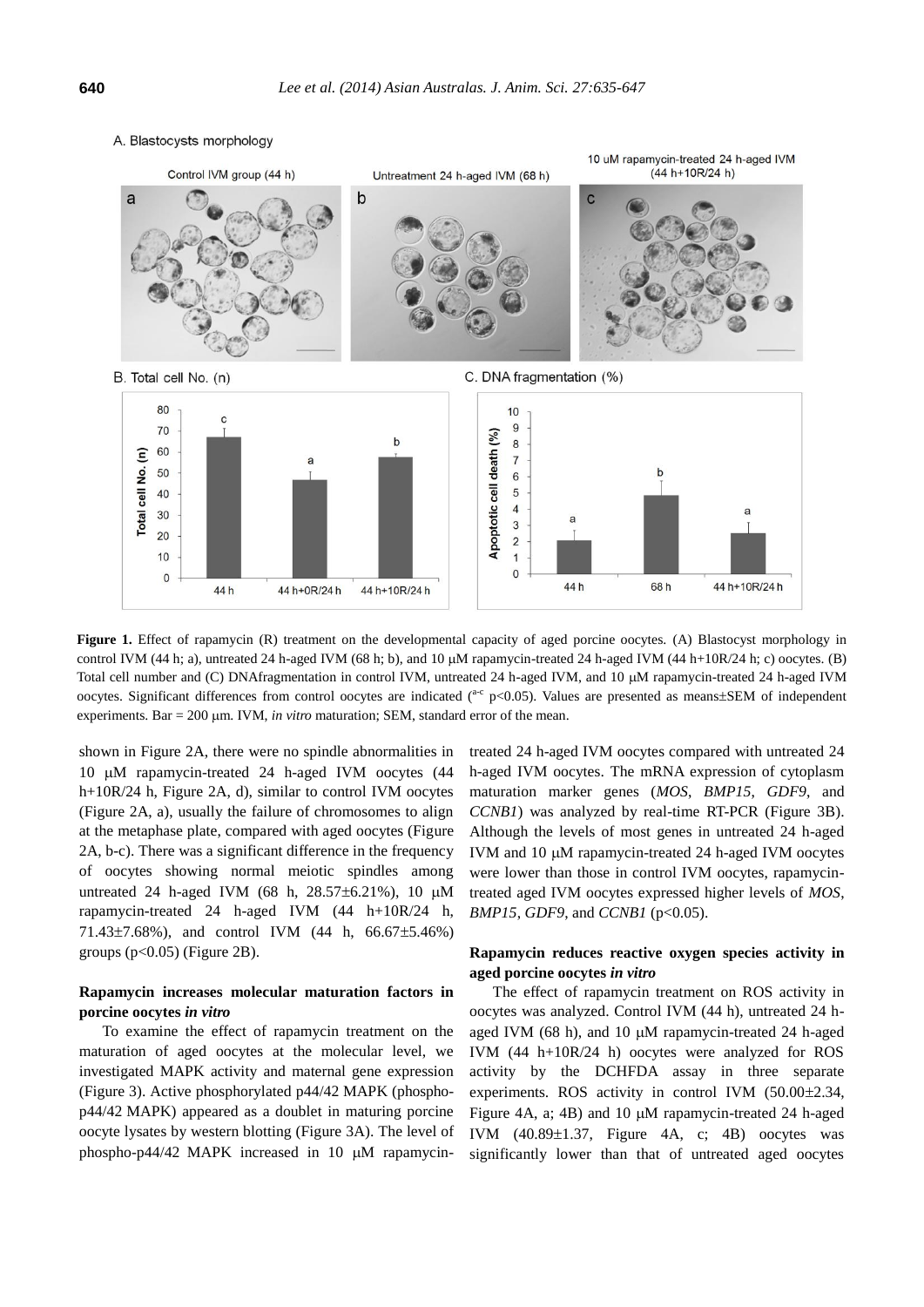

### A. Spindle and chromosome alignment

B. Percentage of normal spindles (%)



**Figure 2.** Effect of rapamycin (R) treatment on the nuclear maturation of aged porcine oocytes. (A) Spindle position in control IVM (44 h; a), untreated 24 h-aged IVM (68 h; b-c), and 10  $\mu$ M rapamycin-treated 24 h-aged IVM (44 h+10R/24 h; d) oocytes. (B) Percentage of aligned chromosomes and normalspindles in control IVM, untreated 24 h-aged IVM, and 10  $\mu$ M rapamycin-treated 24 h-aged IVM oocytes. Significant differences from control oocytes are indicated (<sup>a-b</sup> p<0.05). Values are presented as means±SEM of independent experiments.  $\alpha$ -Tubulin, green; chromatin, red. Bar = 40  $\mu$ m. IVM, *in vitro* maturation; SEM, standard error of the mean.

#### $(125.89\pm1.03, p<0.05,$  Figure 4A, b; 4B).

To investigate the effect of rapamycin treatment on mitochondrial distribution, blastocysts were stained with Hoechst 33342 to label nuclei and with MitoTracker Green FM to label mitochondria, and analyzed by epifluorescent and confocal microscopy. Blastocysts developed from 10  $\mu$ M rapamycin-treated aged IVM oocytes (91.33 $\pm$ 2.40, p<0.05, Figure 4C, g-I; 4D) showed a significant increase in green fluorescence compared with those from untreated aged oocytes  $(64.33\pm3.48,$  Figure 4C, d-f; 4D). These values were significantly lower than those from control IVM oocytes  $(107.00 \pm 4.04, \text{ p} < 0.05, \text{ Figure 4C}, \text{ a-c}; 4D)$ .



B. Cytoplasmic maturation factor transcripts



**Figure 3.** Effect of rapamycin (R) treatment on the cytoplasmic maturation of aged porcine oocytes. (A) Phosphorylated MAPK activity and (B) maternal gene expression in control IVM (44 h), untreated 24 h-aged IVM (68 h), and 10  $\mu$ M rapamycin-treated 24 h-aged IVM (44 h+10R/24 h) oocytes. *GAPDH* was used as an internal standard. Significant differences from control oocytes are indicated (a-b p<0.05). Values are presented as means±SEM of independent experiments. IVM, *in vitro* maturation; SEM, standard error of the mean.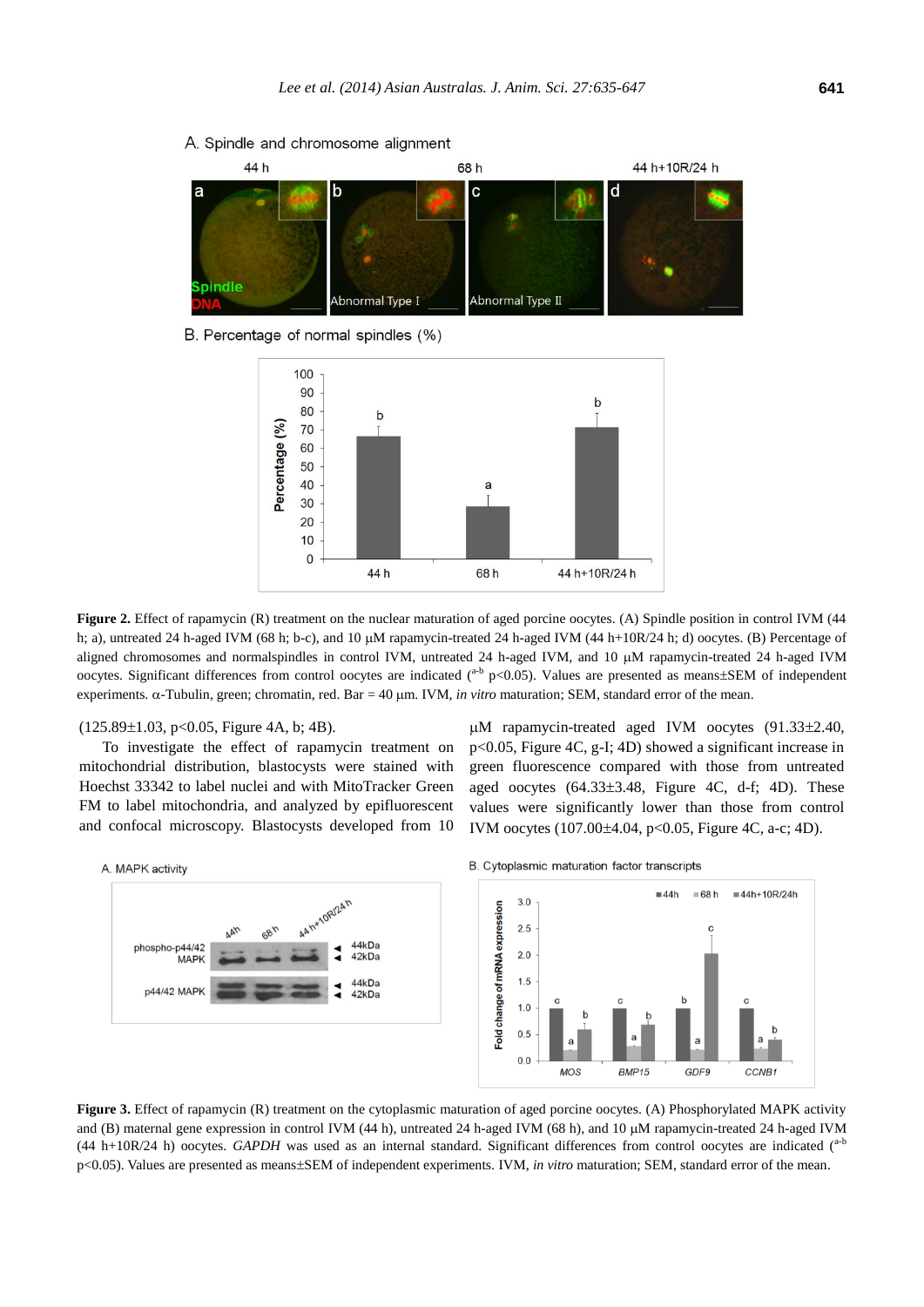

**Figure 4.** Effect of rapamycin (R) treatment on ROS activity and the localization of mitochondria in aged porcine oocytes. (A) ROS activity incontrol IVM (44 h; a, d), untreated 24 h-aged IVM (68 h; b, e), and 10  $\mu$ M rapamycin-treated 24 h-aged IVM (44 h+10R/24 h; c, f) oocytes. ROS activity was detected with DCHFDA, green. Bar = 200  $\mu$ m. (B) Quantification of DCHFDA fluorescence intensity in control IVM, untreated 24 h-aged IVM, and 10 µM rapamycin-treated 24 h-aged IVM oocytes. Significant differences from control oocytes are indicated (<sup>a-b</sup> p<0.05). (C) The localization of mitochondria in blastocysts derived from control IVM, untreated 24 h-aged IVM, and 10  $\mu$ M rapamycin-treated 24 h-aged IVM oocytes. Bar = 60  $\mu$ m. Mitochondria were stained with MitoTracker, green; chromatin, blue. (D) Quantification of MitoTracker fluorescence intensity in control IVM, untreated 24 h-aged IVM, and 10 µM rapamycin-treated 24 h-aged IVM oocytes. Significant differences from control oocytes are indicated  $(^{ac}$  p<0.05). Values are presented as meansSEM of independent experiments. ROS, reactive oxygen species; IVM, *in vitro* maturation; DCHFDA, dichlorodihydrofluorescein diacetate; SEM, standard error of the mean.

# **Rapamycin inhibits mTOR expression in aged porcine oocytes** *in vitro*

The mRNA expression of mTOR in MII oocytes treated with rapamycin was measured by real-time quantitative PCR (Figure 5). It revealed a decrease in mTOR synthesis in  $10 \mu M$  rapamycin-treated  $24$  h-aged IVM oocytes (Figure 5A, g-i) compared with control IVM oocytes (Figure 5A, a-c) and untreated 24 h-aged IVM oocytes (Figure 5A, d-f). Specifically, the mRNA expression of *MTOR* complex genes (*MTOR*, *RICTOR*, and  $LOC100512677$ ) was downregulated in 10  $\mu$ M rapamycintreated 24 h-aged IVM oocytes compared with untreated 24 h-aged IVM oocytes (p<0.05, Figure 5B).

To investigate whether the treatment of  $10 \mu M$ rapamycin in 24 h-aged IVM oocytes could affect the mRNA expression of autophagy-related genes, the expression of *ATG5*, *BECN1*, *ATG7*, *MAP1LC3B*, *ATG12*, *GABARAP*, and *GABARAPL1* was quantified by real-time PCR (Figure 5C). In 10  $\mu$ M rapamycin-treated 24 h-aged IVM oocytes, there was no difference in *ATG5* expression compared with both control IVM and untreated aged IVM oocytes; however, there was a significant increase in the mRNA expression of other autophagy-related genes such as *BECN1*, *ATG7*, *MAP1LC3B*, *ATG12*, *GABARAP*, and *GABARAPL1* compared with control IVM oocytes (p<0.05, Figure 5C).

# **Treatment with rapamycin affects the relative expression of developmentally important genes in blastocysts developed from aged porcine oocytes**

mRNA expression was quantified by real-time PCR (Figure 6). After treatment of 24 h-aged IVM oocytes with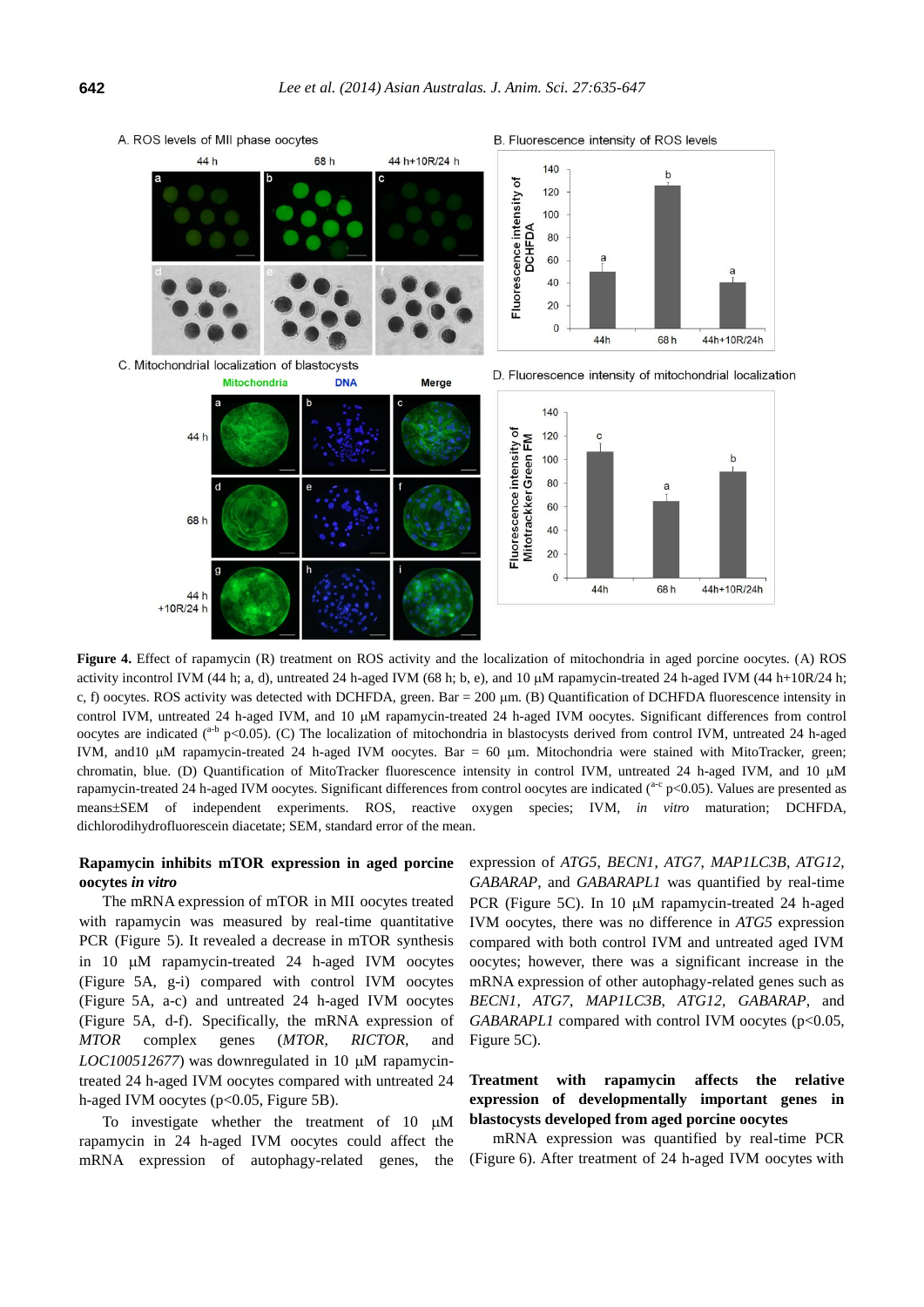

**Figure 5.** Effect of rapamycin (R) treatment on mTOR signaling in aged porcine oocytes. (A) Subcellular localization of mTOR and (B) *MTOR* complex mRNA levels in control IVM (44 h; a-c), untreated 24 h-aged IVM (68 h; d-f), and 10 µM rapamycin-treated 24 h-aged IVM (44 h+10R/24 h; g-i) oocytes. (C) Relative mRNA expression of autophagy-related genes in blastocysts derived from control IVM, untreated 24 h-aged IVM, and 10  $\mu$ M rapamycin-treated 24 h-aged IVM oocytes. *GAPDH* was used as an internal standard. Significant differences from control oocytes are indicated ( $a-c$  p<0.05). Values are presented as means±SEM of independent experiments. mTOR = green; chromatin = blue. Bar = 40 µm. mTOR, mammalian target of rapamycin; IVM, *in vitro* maturation; SEM, standard error of the mean.



**Figure 6.** Relative mRNA expression of apoptosis- (*BCL2L1*, *BIRC5*, *FAS*, and *CASP3*) and development- (*POU5F1*, *NANOG*, and *SOX2*) related genes in blastocysts derived from control IVM (44 h), untreated 24 h-aged IVM (68 h), and 10 µM rapamycin (R)-treated 24 h-aged IVM (44 h+10R/24 h) oocytes. *GAPDH* was used as an internal standard. Significant differences from control oocytes are indicated (<sup>a-c</sup> p<0.05). Values are presented as means±SEM of independent experiments. IVM, *in vitro* maturation; SEM, standard error of the mean.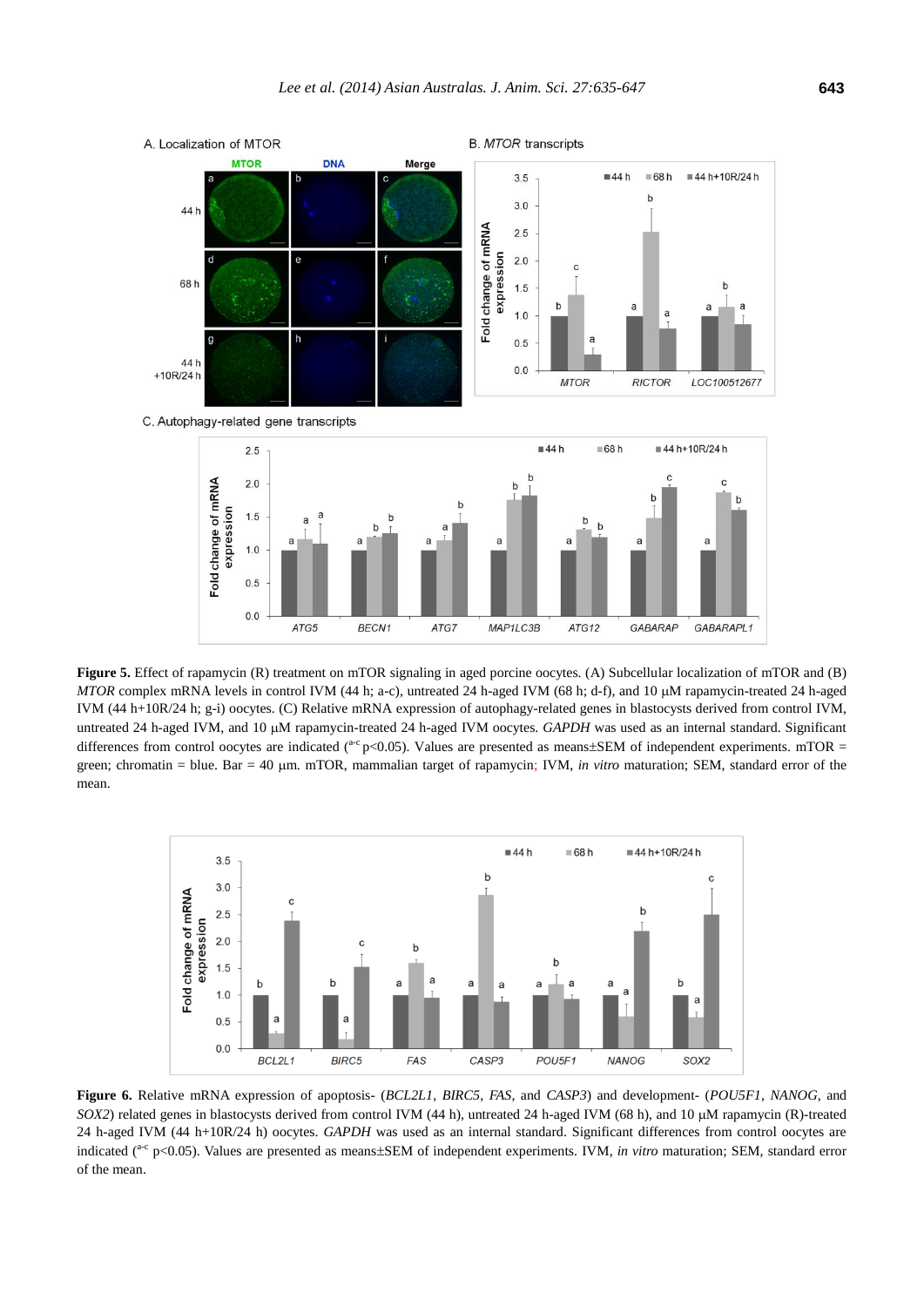$10 \mu$ M rapamycin, the mRNA expression of pro-apoptosis genes (*FAS* and *CASP3*) decreased in blastocysts compared with untreated 24 h-aged IVM oocytes; however, the expression of anti-apoptosis genes (*BCL2L1* and *BIRC5*) increased compared with blastocysts developed from control IVM or untreated 24 h-aged IVM oocytes ( $p$ <0.05, Figure 6). Rapamycin treatment in 24 h-aged IVM oocytes did not affect the mRNA expression of the developmentrelated gene, *POU5F1*; however, it did increase the expression of *NANOG* and *SOX2* in blastocysts compared with control IVM and untreated 24 h-aged IVM oocytes (p<0.05, Figure 6).

### **DISCUSSION**

Until now, our knowledge of anti-aging effectors in oocytes has been limited, and the mechanism of oocyte rescue during aging is unknown. To better understand how rapamycin rescues aged oocytes, the present study investigated the role of this agent in the nuclear and cytoplasmic maturation of oocytes, the production of mitochondrial ROS, and mTOR signaling. Aged IVM oocytes were treated with increasing concentrations of rapamycin  $(0, 0.1, 1, 10, \text{ or } 50 \mu M)$  for 24 h  $(68 \text{ h}; 44 \mu M)$ h+R/24 h) or 48 h (92 h; 44 h+R/48 h), respectively. Our results demonstrate that developmental capacity was highest in the 10  $\mu$ M rapamycin-treated 24 h-aged IVM group, similar to the control IVM group, indicating that rapamycin treatment can rescue the poor developmental capacity of aged porcine oocytes. Furthermore, rapamycin treatment (10  $\mu$ M) increased total cell number and developmentrelated gene expression, but decreased DNA fragmentation in the 24 h-aged IVM group compared with the untreated 24 h-aged IVM group. Rapamycin-treated aged oocytes showed microtubule rearrangement and an increased phospho-p44/42 MAPK level compared with untreated aged oocytes. There was a significant decrease of ROS activity in rapamycin-treated aged oocytes, and blastocysts showed a normal distribution of mitochondria. During mTOR signaling, *MTOR* mRNA and protein levels were reduced, and autophagy was induced in rapamycin-treated aged oocytes. Moreover, anti-apoptosis processes increased in blastocysts developed from rapamycin-treated aged oocytes, but pro-apoptosis events decreased. The results illustrate that ROS- and mTOR-mediated autophagy affected apoptosis. Therefore, this study shows that rapamycin improves the developmental capacity of blastocysts, and it also reveals that mitochondrial ROS activity and mTOR signaling are involved in oocyte aging.

Instability of centrosomes and microtubules plays a major role in oocyte aging as these ultrastructures are responsible for proper separation of chromosomes at meiotic poles. The adverse effects of suboptimal IVM culture conditions on the structure of the meiotic spindle have been reported in several mammalian species (George et al., 1996), including the cow, pig (Somfai et al., 2011), and mouse (Ono et al., 2011). These adverse effects appear to be caused by the reduced expression of specific spindlerelated genes during aging (Ma et al., 2005). In this study, rapamycin treatment increased the frequency of oocytes with normal meiotic spindles compared with untreated aged oocytes. Meiotic spindles in oocytes lack true centrosomes, indicating that specialized mechanisms may be responsible for the off-center positioning of spindles. Furthermore, rapamycin enhanced the rearrangement of abnormal spindles in aged oocytes.

Although we do not yet fully understand the molecular mechanisms in freshly isolated oocytes that are needed to maintain MII spindle dynamics, we know that MAPK and MPF are important. MAPK is a signaling molecule that we have previously shown to associate with centrosome components (Sun et al., 2002), and it is thought to be involved in centrosome and microtubule stabilization. Moreover, MAPK activity is gradually reduced during pig oocyte aging (Ma et al., 2005; Steuerwald et al., 2005). The present study shows that rapamycin-treated aged oocytes exhibit an increase in phosphorylated p44/42 MAPK. Also, there was an increase in the maternal gene expression of *MOS*, *BMP15*, and *GDF9* in rapamycin-treated aged oocytes compared with untreated aged oocytes. Based on these findings, we hypothesize that rapamycin treatment blocked the reduction in maturation by maintaining the ooplasmic status of MII oocytes, and that the enhanced expression of maternal genes may be involved. Collectively, these results indicate that treatment with rapamycin significantly influences MAPK activity and maternal gene expression. Therefore, rapamycin affects the cytoplasmic maturation process in porcine oocytes and improves embryonic developmental competence.

Consequently, *in vitro* blastocyst development and quality was enhanced in rapamycin-treated aged oocytes. The expression of *NANOG* and *SOX2* was also increased in blastocysts developed from rapamycin-treated aged oocytes compared with blastocysts developed from untreated aged oocytes. SOX2 and NANOG interact with POU5F1 to regulate the transcriptional hierarchy that specifies embryonic stem (ES) cell identity (Nichols et al., 1998; Chambers et al., 2003; Mitsui et al., 2003). A previous study reported that embryos treated with rapamycin exhibited morphological defects and elevated levels of POU5F1 protein in mouse early embryos (Lee et al., 2011). Taken together, rapamycin regulates nuclear and cytoplasmic maturation by rearranging microtubules and rescuing MAPK activity in porcine oocytes *in vitro*. Furthermore,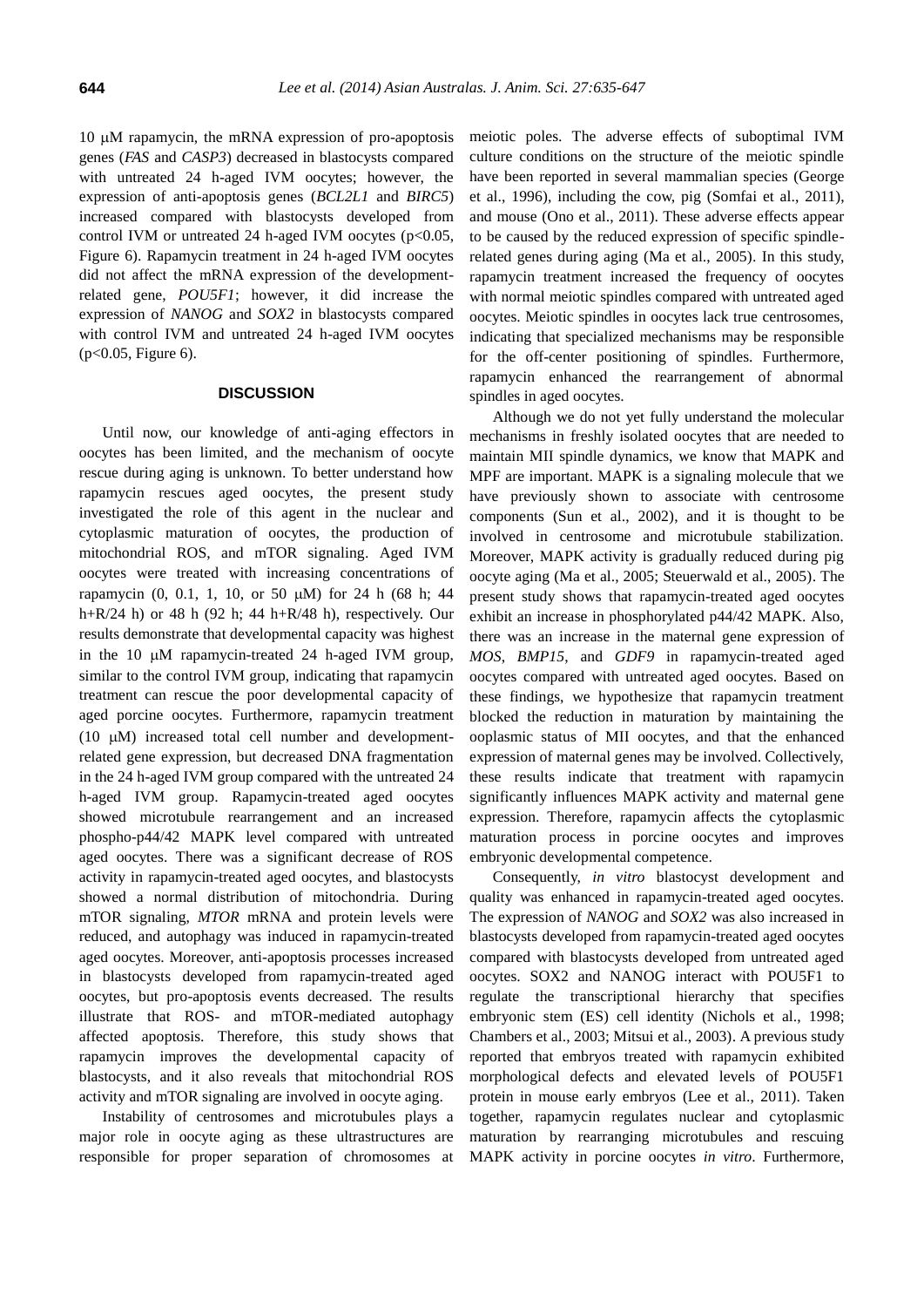these results indicate that rapamycin is a potent compound that can improve *in vitro* oocyte culture conditions and maintain healthy oocytes.

ROS is a key signaling molecule in several physiological processes such as meiotic resumption. It also plays a role in pathological processes such as cell apoptosis and senescence (Agarwal et al., 2005; Tripathi et al., 2009). In the present study, we demonstrate that rapamycin treatment effectively reduced intracellular ROS levels and increased the surface area of mitochondrial. During embryonic genome activation, mitochondria progressively undergo functional and structural changes, and also generate higher levels of ATP to supply the increasing energy demands of the embryo that result from RNA and protein synthesis and blastocoel formation (Khurana and Niemann, 2000). Since ROS are generated mainly as byproducts of mitochondrial respiration, mitochondria play a fundamental role in aging and represent putative targets of anti-aging strategies (Mammucari and Rizzuto, 2010). These results illustrate that rapamycin affects mitochondrial function in porcine early embryos developing *in vitro*.

mTOR is an evolutionarily conserved Ser/Thr protein kinase that controls many cellular processes such as cell cycle progression, cell size, transcription, cytoskeleton dynamics, and autophagy in response to a variety of environmental cues (Harris and Lawrence, 2003; Jacinto and Hall, 2003; Wullschleger et al., 2006). Inhibition of the TOR pathway extends lifespan in yeast, worms, and flies (Vellai et al., 2003; Kapahi et al., 2004; Kaeberlein et al., 2005), and a recent study showed that rapamycin, an inhibitor of mTOR, administered late in life extends lifespan in genetically heterogeneous mice (Toth et al., 2008; Harrison et al., 2009). A recent study using loss of function mutational analysis in *C. elegans* showed a clear acceleration in tissue aging and a reduced lifespan in worms with loss of function mutations in the autophagy genes *BEC1, UNC-51*, and *ATG-18* (Toth et al., 2008). This shows the importance of autophagy in regulating normal lifespan. In the present study, we showed that rapamycin-treated aged oocytes significantly decreased mTOR protein synthesis and mRNA expression, and that it also affected the expression of the *MTOR* complex gene, *RICTOR*, compared with untreated aged oocytes. Moreover, we observed that autophagy-related gene expression (*MAP1LC3B*, *ATG12*, *GABARAP*, and *GABARAPL1*) increased significantly. These results indicate that rapamycin is involved in the inhibition of mTOR and induced or maintained autophagy via the same signaling pathways to affect oocyte aging. Collectively, these findings suggest that mitochondrial ROS- and mTOR-mediated autophagy may be essential for the regulation of oocyte aging.

Our data show that rapamycin treatment significantly decreased apoptosis in blastocysts developed from rapamycin-treated aged oocytes. Rapamycin also decreased the mRNA levels of both *FAS* and *CASP3*; however, the expression of *BCL2L1* and *BIRC5* increased in blastocysts compared with untreated aged oocytes. *BCL2*, another wellcharacterized anti-apoptotic gene, can bind *BECN1/ATG6* to inhibit BECN1-mediated autophagy and cell death (Luo and Rubinsztein, 2007). A previous study reported that autophagy modulators 3-methyladenine and rapamycin affect the interplay between autophagy and apoptosis in mouse early embryos (Lee et al., 2011). These results show that treatment with autophagy modulators increased apoptosis, disrupted mitochondrial morphology, and reduced mitochondrial numbers, as indicated by mtDNA copy number (Lee et al., 2011). These results also illustrate that rapamycin plays a role in anti-apoptosis and supports crosstalk between autophagy and apoptosis during porcine early embryo development.

In conclusion, our results show that rapamycin treatment in aged oocytes improved their poor developmental capacity, and that ROS activity and mTOR signaling are involved in porcine oocyte aging. Our results also illustrate that treatment of aged oocytes with rapamycin improved *in vitro* development by rearranging the cytoskeleton and increasing the level of phospho-p44/42 MAPK compared with untreated aged oocytes. Specifically, this study demonstrated that rapamycin increased the quality of blastocysts by affecting the developmental rate and the total cell number, and by decreasing ROS activity, which modulated mitochondrial distribution, apoptosis, autophagy, and mTOR signaling. Thus, rapamycin is a good agent that can be used to prevent the poor developmental competence of porcine oocytes in ART.

# **ACKNOWLEDGMENTS**

This research was supported by grants from the Next-Generation BioGreen 21 Program (PJ009075) and the Cooperative Research Program for Agriculture Science & Technology Development (PJ009103), Rural Development Administration, Korea.

# **REFERENCES**

- Agarwal, A., S. Gupta, and R. Sharma. 2005. [Oxidative stress and](http://www.rbmojournal.com/article/S1472-6483(10)61174-1/abstract)  [its implications in female infertility -](http://www.rbmojournal.com/article/S1472-6483(10)61174-1/abstract) A clinician's perspective. Reprod. Biomed. Online 11(5):641-650.
- Baird, D. T., J. Collins, J. Egozcue, L. H. Evers, L. Gianaroli, H. Leridon, A. Sunde, A. Templeton, A. Van Steirteghem, J. Cohen, P. G. Crosignani, P. Devroey, K. Diedrich, B. C. Fauser, L. Fraser, A. Glasier, I. Liebaers, G. Mautone, G. Penney, and B. Tarlatzis. 2005. [Fertility and ageing.](http://www.ncbi.nlm.nih.gov/pubmed/15831503) Hum. Reprod. Update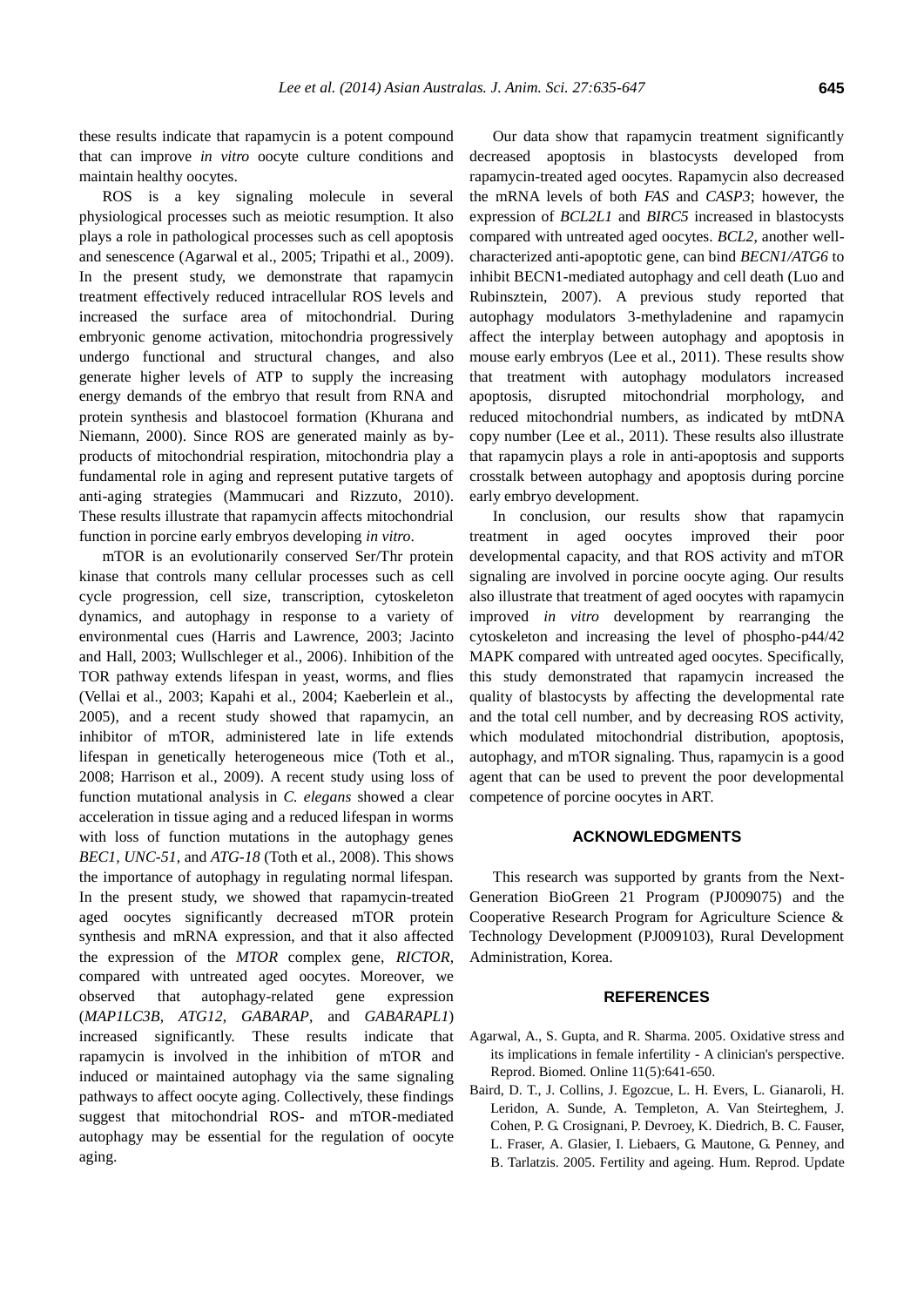11(3):261-276.

- Bjedov, I., J. M. Toivonen, F. Kerr, C. Slack, J. Jacobson, A. Foley, and L. Partridge. 2010. [Mechanisms of life span extension by](http://www.cell.com/cell-metabolism/retrieve/pii/S155041310900374X)  [rapamycin in the fruit fly](http://www.cell.com/cell-metabolism/retrieve/pii/S155041310900374X) *Drosophila melanogaster*. Cell Metab. 11:35-46.
- Blagosklonny, M. V. 2008. [Aging: ROS or TOR.](https://www.landesbioscience.com/journals/cc/BlagosklonnyCC7-21.pdf) Cell Cycle 7(21):3344-3354.
- Chambers, I., D. Colby, M. Robertson, J. Nichols, S. Lee, S. Tweedie, and A. Smith. 2003[. Functional expression cloning of](http://www.cell.com/retrieve/pii/S0092867403003921)  [Nanog, a pluripotency sustaining factor in embryonic stem](http://www.cell.com/retrieve/pii/S0092867403003921)  [cells.](http://www.cell.com/retrieve/pii/S0092867403003921) Cell 113:643-655.
- Dodson, M. G., B. S. Minhas, S. K. Curtis, T. V. Palmer, and J. L. Robertson. 1989. [Spontaneous zona reaction in the mouse as a](http://link.springer.com/article/10.1007/BF01130735)  [limiting factor for the time in which an oocyte may be](http://link.springer.com/article/10.1007/BF01130735)  [fertilized.](http://link.springer.com/article/10.1007/BF01130735) J. *In Vitro* Fert. Embryo Transf. 6:101-106.
- [Dumont, F.](http://www.ncbi.nlm.nih.gov/pubmed?term=Dumont%20FJ%5BAuthor%5D&cauthor=true&cauthor_uid=1688572) J., M. J. [Staruch,](http://www.ncbi.nlm.nih.gov/pubmed?term=Staruch%20MJ%5BAuthor%5D&cauthor=true&cauthor_uid=1688572) S. L. [Koprak,](http://www.ncbi.nlm.nih.gov/pubmed?term=Koprak%20SL%5BAuthor%5D&cauthor=true&cauthor_uid=1688572) M. R. [Melino,](http://www.ncbi.nlm.nih.gov/pubmed?term=Melino%20MR%5BAuthor%5D&cauthor=true&cauthor_uid=1688572) and N. H. [Sigal.](http://www.ncbi.nlm.nih.gov/pubmed?term=Sigal%20NH%5BAuthor%5D&cauthor=true&cauthor_uid=1688572) 1990. [Distinct mechanisms of suppression of murine](http://www.jimmunol.org/content/144/1/251.short)  [T cell activation by the related macrolides FK-506 and](http://www.jimmunol.org/content/144/1/251.short)  [rapamycin.](http://www.jimmunol.org/content/144/1/251.short) J. [Immunol.](http://www.ncbi.nlm.nih.gov/pubmed/1688572) 144:251-258.
- George, M. A., S. J. Pickering, P. R. Braude, and M. H. Johnson. 1996. The distribution of alpha- [and gamma-tubulin in fresh](http://molehr.oxfordjournals.org/content/2/6/445)  [and aged human and mouse oocytes exposed to cryoprotectant.](http://molehr.oxfordjournals.org/content/2/6/445)  Mol. Hum. Reprod. 2:445-456.
- Guertin, D. A. and D. M. Sabatini. 2007. [Defining the role of](http://www.cell.com/cancer-cell/retrieve/pii/S1535610807001511)  [mTOR in cancer.](http://www.cell.com/cancer-cell/retrieve/pii/S1535610807001511) Cancer Cell 12:9-22.
- Gupta, M. K., S. J. Uhm, and H. T. Lee. 2010. [Effect of](http://www.fertstert.org/article/S0015-0282(10)00103-2/abstract)  [vitrification and beta-mercaptoethanol on reactive oxygen](http://www.fertstert.org/article/S0015-0282(10)00103-2/abstract)  species activity and *in vitro* [development of oocytes vitrified](http://www.fertstert.org/article/S0015-0282(10)00103-2/abstract)  [before or after](http://www.fertstert.org/article/S0015-0282(10)00103-2/abstract) *in vitro* fertilization. Fertil. Steril. 93:2602-2607.
- Harman, D. 1956. Aging: A [theory based on free radical and](http://www.uccs.edu/Documents/rmelamed/harman_1956_13332224.pdf)  [radiation chemistry.](http://www.uccs.edu/Documents/rmelamed/harman_1956_13332224.pdf) J. Gerontol. 11:298-300.
- Harris, T. E. and J. C. JrLawrence. 2003[. TOR signaling.](http://stke.sciencemag.org/cgi/content/abstract/sigtrans;2003/212/re15?view=abstract) Science's STKE: signal transduction knowledge environment 2003(212):re15.
- Harrison, D. E., R. Strong, Z. D. Sharp, J. F. Nelson, C. M. Astle, K. Flurkey, N. L. Nadon, J. E. Wilkinson, K. Frenkel, C. S. Carter, M. Pahor, M. A. Javors, E. Fernandez, and R. A. Miller. 2009. [Rapamycin fed late in life extends lifespan in genetically](http://www.nature.com/nature/journal/v460/n7253/abs/nature08221.html)  [heterogeneous mice.](http://www.nature.com/nature/journal/v460/n7253/abs/nature08221.html) Nature 460:392-395.
- Jacinto, E. and M. N. Hall. 2003. [Tor signalling in bugs, brain and](http://www.nature.com/nrm/journal/v4/n2/abs/nrm1018.html)  [brawn.](http://www.nature.com/nrm/journal/v4/n2/abs/nrm1018.html) Nat. Rev. Mol. Cell Biol. 4:117-126.
- Kaeberlein, M., R. W. 3rd Powers, K. K. Steffen, E. A. Westman, D. Hu, N. Dang, E. O. Kerr, K. T. Kirkland, S. Fields, and B. K. Kennedy. 2005. [Regulation of yeast replicative life span by](http://www.sciencemag.org/content/310/5751/1193.short)  [TOR and Sch9 in response to nutrients.](http://www.sciencemag.org/content/310/5751/1193.short) Science 310(5751):1193-1196.
- Kapahi, P., B. M. Zid, T. Harper, D. Koslover, V. Sapin, and S. Benzer. 2004. [Regulation of lifespan in](http://www.cell.com/current-biology/retrieve/pii/S0960982204002386) *Drosophila* by [modulation of genes in the TOR signaling pathway.](http://www.cell.com/current-biology/retrieve/pii/S0960982204002386) Curr. Biol. 14:885-890.
- Kenyon, C. J. 2010. [The genetics of ageing.](http://www.nature.com/nature/journal/v464/n7288/abs/nature08980.html) Nature 464:504-512.
- Khurana, N.K. and H. Niemann. 2000. Energy metabolism in preimplantation bovine embryos derived *in vitro* or *in vivo*. Biology of reproduction 62(4):847-856.
- Kikuchi, K., K. Naito, J. Noguchi, A. Shimada, H. Kaneko, M. Yamashita, F. Aoki, H. Tojo, and Y. Toyoda. 2000. [Maturation/M-phase promoting factor: a regulator of aging in](http://www.biolreprod.org/content/63/3/715.short)  [porcine oocytes.](http://www.biolreprod.org/content/63/3/715.short) Biol. Reprod. 63:715-722.
- Lee, S. E., K. C. Hwang, S. C. Sun, Y. N. Xu, and N. H. Kim. 2011. [Modulation of autophagy influences development and](http://onlinelibrary.wiley.com/doi/10.1002/mrd.21331/abstract;jsessionid=3AE90C6013907E57FE34F09B57D483CD.f02t01?deniedAccessCustomisedMessage=&userIsAuthenticated=false)  [apoptosis in mouse embryos developing](http://onlinelibrary.wiley.com/doi/10.1002/mrd.21331/abstract;jsessionid=3AE90C6013907E57FE34F09B57D483CD.f02t01?deniedAccessCustomisedMessage=&userIsAuthenticated=false) *in vitro*. Mol. Reprod. Dev. 78:498-509.
- Lee, S. E., J. H. Kim, and N. H. Kim. 2007. [Inactivation of MAPK](http://onlinelibrary.wiley.com/doi/10.1002/mrd.20695/abstract)  [affects centrosome assembly, but not actin filament assembly,](http://onlinelibrary.wiley.com/doi/10.1002/mrd.20695/abstract)  [in mouse oocytes maturing](http://onlinelibrary.wiley.com/doi/10.1002/mrd.20695/abstract) *in vitro*. Mol. Reprod. Dev. 74:904- 911.
- Lee, S. E., S. C. Sun, H. Y. Choi, S. J. Uhm, and N. H. Kim. 2012. [mTOR is required for asymmetric division through small](http://onlinelibrary.wiley.com/doi/10.1002/mrd.22035/abstract?deniedAccessCustomisedMessage=&userIsAuthenticated=false) [GTPases in mouse oocytes.](http://onlinelibrary.wiley.com/doi/10.1002/mrd.22035/abstract?deniedAccessCustomisedMessage=&userIsAuthenticated=false) Mol. Reprod. Dev. 79:356-366.
- Livak, K. J. and T. D. Schmittgen. 2001[. Analysis of relative gene](http://www.sciencedirect.com/science/article/pii/S1046202301912629)  [expression data using real-time quantitative PCR](http://www.sciencedirect.com/science/article/pii/S1046202301912629) and the  $2^{-\Delta\Delta CT}$  [method.](http://www.sciencedirect.com/science/article/pii/S1046202301912629) Methods 25:402-408.
- Luo, S. and D. C. Rubinsztein. 2007. Atg5 and Bcl-2 provide novel insights into the interplay between apoptosis and autophagy. Cell Death Differ. 14:1247-1250.
- Ma, W., D. Zhang, Y. Hou, Y. H. Li, Q.Y. Sun, X. F. Sun, and W. H. Wang. 2005. [Reduced expression of MAD2, BCL2, and MAP](http://www.biolreprod.org/content/72/2/373.short)  [kinase activity in pig oocytes after](http://www.biolreprod.org/content/72/2/373.short) *in vitro* aging are associated [with defects in sister chromatid segregation during](http://www.biolreprod.org/content/72/2/373.short) meiosis II [and embryo fragmentation after activation.](http://www.biolreprod.org/content/72/2/373.short) Biol. Reprod. 72:373-383.
- Mammucari, C. and R. Rizzuto. 2010. [Signaling pathways in](http://www.sciencedirect.com/science/article/pii/S0047637410001351)  [mitochondrial dysfunction and aging.](http://www.sciencedirect.com/science/article/pii/S0047637410001351) Mech. Ageing Dev. 131:536-543.
- Miao, Y. L., K. Kikuchi, Q. Y. Sun, and H. Schatten. 2009. [Oocyte](http://humupd.oxfordjournals.org/content/15/5/573.short)  [aging: cellular and molecular changes, developmental potential](http://humupd.oxfordjournals.org/content/15/5/573.short)  [and reversal possibility.](http://humupd.oxfordjournals.org/content/15/5/573.short) Human Reprod. Update 15:573-585.
- Mitsui, K., Y. Tokuzawa, H. Itoh, K. Segawa, M. Murakami, K. Takahashi, M. Maruyama, M. Maeda, and S. Yamanaka. 2003. [The homeoprotein Nanog is required for maintenance of](http://www.sciencedirect.com/science/article/pii/S0092867403003933)  [pluripotency in mouse epiblast and ES cells.](http://www.sciencedirect.com/science/article/pii/S0092867403003933) Cell 113:631-642.
- Nichols, J., B. Zevnik, K. Anastassiadis, H. Niwa, D. Klewe-Nebenius, I. Chambers, H. Scholer, and A. Smith. 1998. [Formation of pluripotent stem cells in the mammalian embryo](http://www.sciencedirect.com/science/article/pii/S0092867400817699)  [depends on the POU transcription factor Oct4.](http://www.sciencedirect.com/science/article/pii/S0092867400817699) Cell 95:379- 391.
- Ono, T., E. Mizutani, C. Li, K. Yamagata, and T. Wakayama. 2011. [Offspring from intracytoplasmic sperm injection of aged](http://onlinelibrary.wiley.com/doi/10.1002/dvg.20756/abstract?deniedAccessCustomisedMessage=&userIsAuthenticated=false)  [mouse oocytes treated with caffeine or MG132.](http://onlinelibrary.wiley.com/doi/10.1002/dvg.20756/abstract?deniedAccessCustomisedMessage=&userIsAuthenticated=false) Genesis 49:460-471.
- Pellestor, F., B. Andreo, F. Arnal, C. Humeau, and J. Demaille. 2003. [Maternal aging and chromosomal abnormalities: new](http://link.springer.com/article/10.1007/s00439-002-0852-x)  data drawn from *in vitro* [unfertilized human oocytes.](http://link.springer.com/article/10.1007/s00439-002-0852-x) Hum. Genet. 112:195-203.
- Shigenaga, M. K., T. M. Hagen, and B. N. Ames. 1994. [Oxidative](http://www.pnas.org/content/91/23/10771.short)  [damage and mitochondrial decay in aging.](http://www.pnas.org/content/91/23/10771.short) Proceedings of the National Academy of Sciences of the United States of America 91:10771-10778.
- Somfai, T., K. Kikuchi, M. Kaneda, S. Akagi, S. Watanabe, E. Mizutani, S. Haraguchi, T. Q. Dang-Nguyen, Y. Inaba, M. Geshi, and T. Nagai. 2011. [Cytoskeletal abnormalities in](http://onlinelibrary.wiley.com/doi/10.1111/j.1439-0264.2011.01079.x/abstract?deniedAccessCustomisedMessage=&userIsAuthenticated=false)  [relation with meiotic competence and ageing in porcine and](http://onlinelibrary.wiley.com/doi/10.1111/j.1439-0264.2011.01079.x/abstract?deniedAccessCustomisedMessage=&userIsAuthenticated=false)  [bovine oocytes during](http://onlinelibrary.wiley.com/doi/10.1111/j.1439-0264.2011.01079.x/abstract?deniedAccessCustomisedMessage=&userIsAuthenticated=false) *in vitro* maturation. Anat. Histol. Ebryol. 40:335-344.
- Steuerwald, N. M., M. D. Steuerwald, and J. B. Mailhes. 2005. [Post-ovulatory aging of mouse oocytes leads to decreased](http://molehr.oxfordjournals.org/content/11/9/623.short)